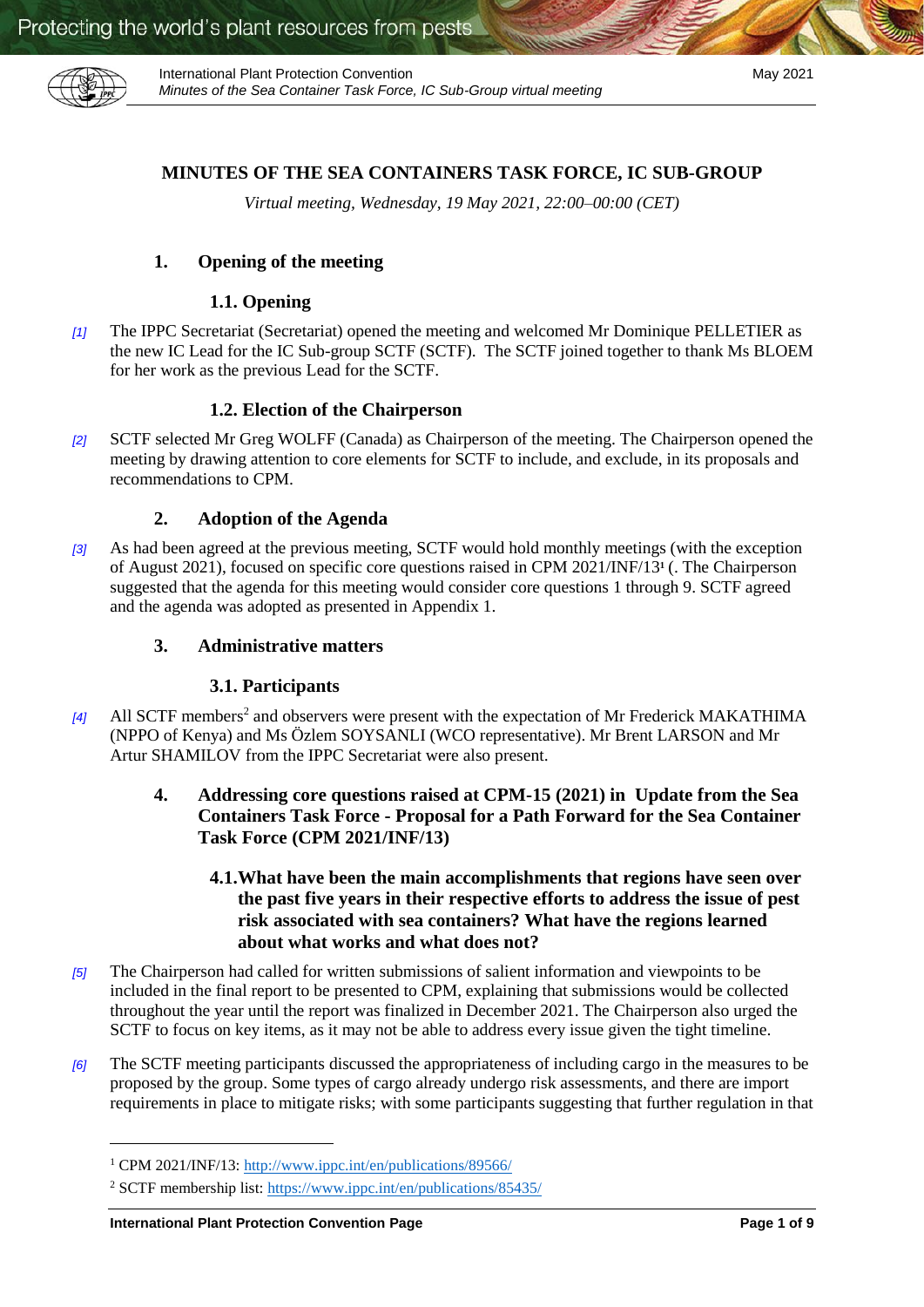area was not necessary or may be counterproductive to SCTF proposals. It was pointed out that not all types of cargo have import requirements, and that cargo may also be contaminated during the packing stage in particular. One participant drew attention to the Report of the Second Meeting of the IPPC Sea Container Task Force from November 2018, which states:

> *The participants noted that risk profiles of cargoes can contribute to the pest risks associated with sea containers. In addition, the type of commodity and the handling and storage of certain commodities prior and during packing can influence and result in the contamination of containers. The experience accumulated with wood packaging material presents a good example for clarifying how to approach cargo/sea container contamination risks and management. Packing is the highest risk stage for contamination of sea containers. Essentially, with respect to the work of the SCTF, risks related to cargo should be considered up to and including the packing stage in that the cargo and/or its method of handling/storage may itself be a source of potential contamination of containers, i.e., once the container is packed and in transit the potential contamination of the container itself is the risk pathway being considered. It was stressed that, for risks directly related to agricultural cargo (and some non-agricultural cargo), individual country import requirements and some IPPC standards already exist and we must be careful not to introduce an unworkable degree of complexity into the SCTF's work by focusing on cargo after the packing stage has been completed.*

- *[7]* The Chairperson turned to the main accomplishments of the SCTF thus far in regards to communications and surveys. Participants explained that the work of SCTF had led to increased awareness of issues of sea container contamination.
- *[8]* The difficulty in reaching all parties along the complex network of sea container stakeholders was stressed by several participants. Better outreach is necessary if outcomes are to be substantive.
- *[9]* The implementation of national surveys had been interrupted by the COVID-19 pandemic, although some countries had been successful in carrying them out, and these were useful in informing outreach strategies and in understanding how risks were identified and managed.
- *[10]* The SCTF concluded:
	- Written submissions to be included in the final report of the SCTF can be submitted *through to December.*
	- · *More and better outreach is needed if SCTF outcomes are to be substantive.*

# **4.2. What have we learned over these past five years about sea containers and the comparative level of risk they pose in terms of harbouring and spreading pests? Is the situation better or worse than five years ago? What are CPM members' view and experience on this?**

- *[11]* Compared to five years ago, there had not been much change in the situation. This is because there are no measures, either for countries or for industry, in place to manage sea container risk.
- *[12]* Several members pointed to the lack of data and statistics in this area. If the impact of control measures or treatments could be quantified, this could allay concerns from industry regarding the cost of such measures.
- *[13]* The complexities of sea container logistics create obstacles for an effective model. Containers move frequently within and between regions, and may carry a range of cargo. There are some parallels with ISPM 15 (*Regulation of wood packaging material in international trade*), which was shown in studies to lead to a reduction of risk. The challenge is that the risk for wood packing material occurs primarily at the time of production and a single treatment is effective to reduce the risk. In the case of sea containers, risk can occur at any time, and thus requires regular periodic treatment. One member drew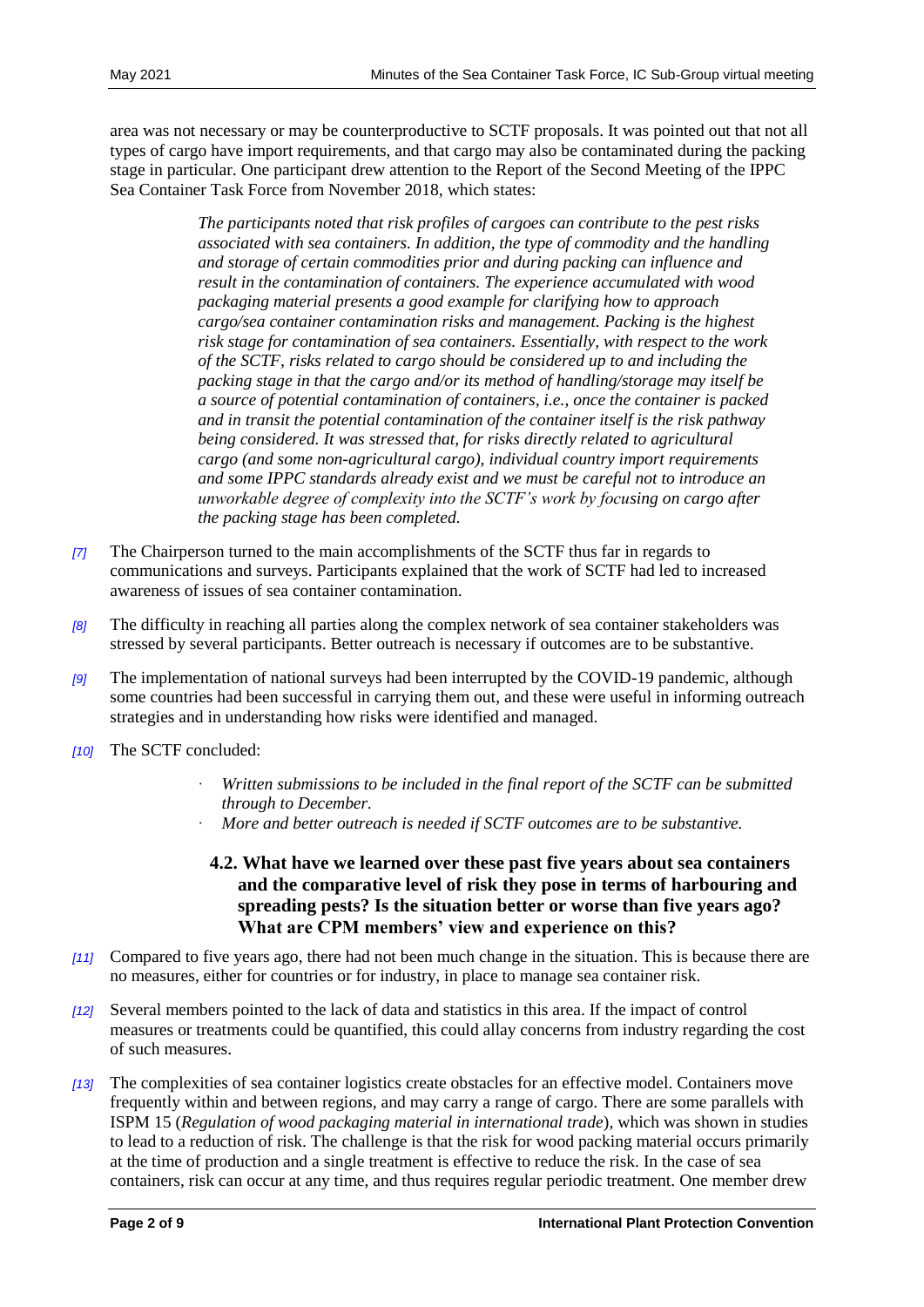attention to the possibility of contamination in the time between when a container is cleaned and packed and when it reaches the terminal. Any recommendation should take this factor into consideration.

- *[14]* Also requiring consideration in any recommendation is the considerable risk posed by empty sea containers. Any cleaning of containers takes place before they are packed, not before they are exported. This means empty containers may be returned by consignees without being cleaned, and may then carry contamination when they are exported.
- *[15]* A number of participants spoke of the need for both periodic treatment of containers and regular inspections. Periodic treatment is needed to manage residual risks left by cargo, while regular inspections are necessary to manage opportunistic pests. There was support from a number of participants for a model that would couple inspections with periodic treatment. One participant called on interested SCTF participants to work offline on developing this approach as a possible workable model.
- *[16]* It was emphasized that no model could achieve 100 percent risk reduction. A number of questions were also raised on such a model: What would be acceptable risk taking into account cost–benefit? Who would bear the cost of the treatment and inspection programme? Who would bear the cost of monitoring such a programme?
- *[17]* The SCTF concluded:
	- · *More available data on the cost–benefit of phytosanitary control measures may allay industry concerns.*
	- · *Contamination risk between the time of packing and export should be taken into consideration.*
	- · *Risks associated with empty sea containers should be taken into consideration.*
	- · *One possible model is to pair periodic treatment and regular inspections.*
	- **4.3. Is the industry using any part of the IMO/ILO/UNECE Code of Practice for Packing of Cargo Transport Units (CTU Code) to improve things? Are there any data on the level of uptake of the CTU Code over the last five years? What role does the CTU Code play in addressing NPPOs' concerns on preventing the spread of pests? Does this CTU Code have a potential valuable role in the future from a phytosanitary standpoint?**
- *[18]* A number of participants felt the CTU Code had not raised awareness of pest contamination. They pointed, for example, to the lack of mention of phytosanitary control issues in shipping industry publications. In an industry survey conducted in one country, respondents did not mention the CTU Code when answering about their training or cleaning processes. In another country, container freight stations made use of the CTU Code in reference to packing operations but did not sufficiently implement its pest-control measures.
- *[19]* Conversely, many participants said that the CTU Code had indeed raised the awareness of the issue of pest contamination. Industry bodies are aware of pest contamination issues and of their importance. Learnings and recommendations from the CTU Code are implicitly adopted by many stakeholders as they manage pest risk similarly to food hygiene standards, with widespread understanding of the need to observe those standards.
- *[20]* Promoting the CTU Code is beneficial to SCTF because it covers all relevant parties of the container transport chain and can strengthen weak links that may cause quarantine risks in this transport chain.
- *[21]* The CTU Code is undergoing a process of amendments at present. One participant called on contracting party representatives on SCTF to provide input in relation to pest contamination of sea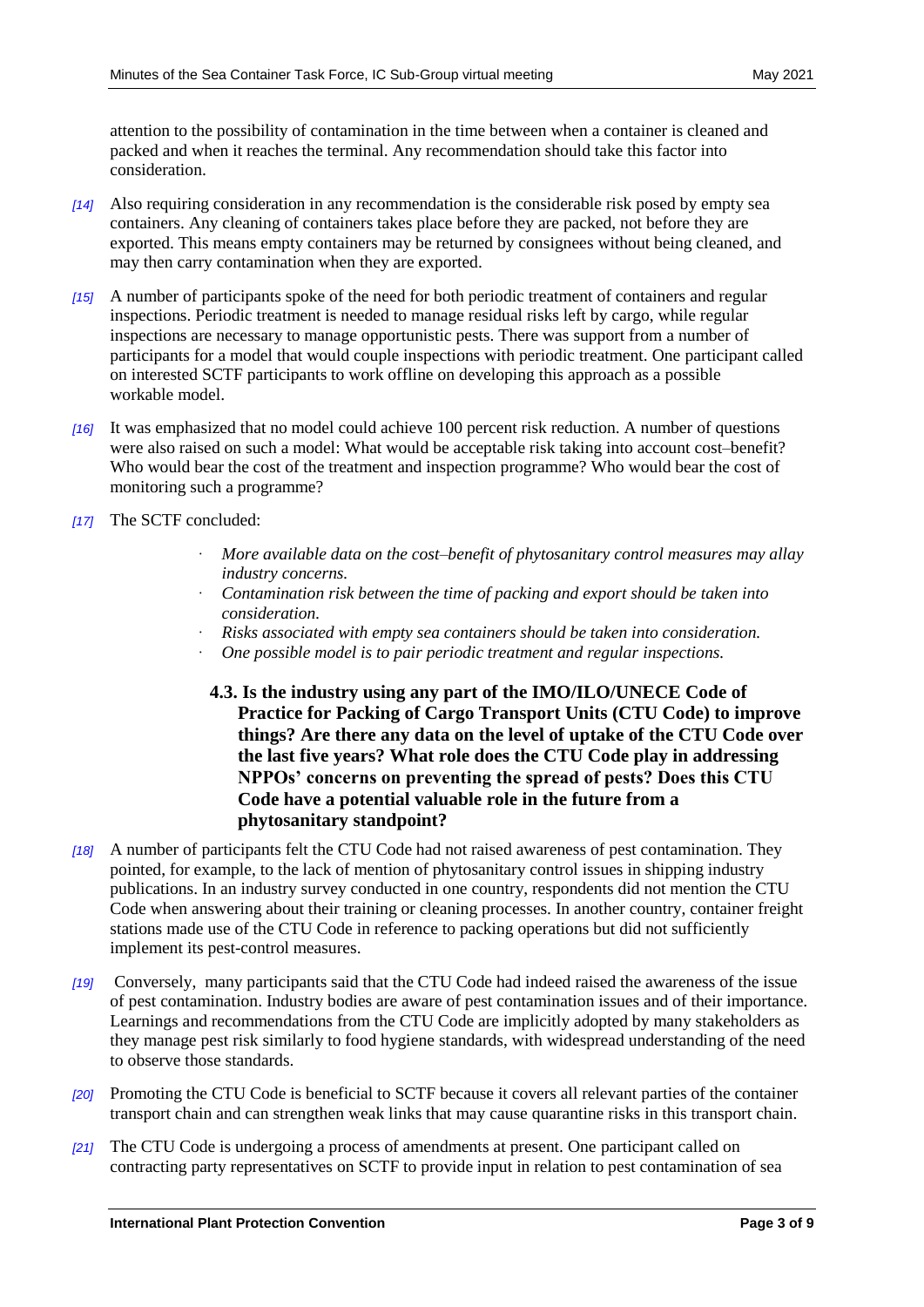containers and their cargo to inform the revision process. Updates to the CTU Code could facilitate a contribution by maritime authorities to sea container cleanliness through inspection programmes.

- *[22]* While awareness of the CTU Code is greater than it was five years ago, it is not evident that awareness has reached all operators involved in the supply chain. A number of participants spoke of the particular difficulty reaching packers, which is a heterogenous group lacking global representation. Engaging with packers was of paramount importance, despite such challenges.
- *[23]* Another important group to engage is large-scale shippers, such as major international retailers. A possible recommendation would be for shippers to put pest-control or cleanliness requirements into their shipping contracts. This action would also reach packers directly. A similar strategy had already been adopted by some shippers to in response to ISPM 15. In order to reduce their liability and the risk of shipments being rejected because wood packing material was not ISPM 15-compliant, they incorporated the necessary requirements into their contracts with their suppliers.
- *[24]* One participant noted that there was positive movement in terms of increased dialogue with shippers and packers, but efforts to that end would not be fully felt before the SCTF mandate expired.
- *[25]* Planned workshops targeting retailers and logistics companies, as proposed at the Third Meeting of the IPPC Sea Container Task Force in 2019, had been disrupted by COVID-19. Including packers in these activities was important moving forward. The importance of such a workshop in informing the decisions of CPM was noted by one participant.
- *[26]* COVID-19 has had a significant impact on the shipping industry, and it is important to keep in mind that pre-COVID data may not be reflective of the current situation.
- *[27]* The Chairperson noted that recommendations to CPM must not have unacceptable impact on trade. Supply chain logistics are time-sensitive and highly complex. Any measure that added to supply chain processes had a potential to impact fluid trade. Measures put forward by SCTF must be cognizant of this.
- *[28]* The SCTF concluded:
	- · *Promoting the CTU Code can benefit the work of SCTF.*
	- · *Contracting Party members of SCTF are called on to provide input on the process of revising the CTU Code.*
	- · *Increased outreach to packers is necessary.*
	- · *Shippers, as major drivers of sea container movement, can play a useful role in requiring action on pest control and cleanliness from their suppliers.*
	- · *Proposed international workshop should be held, and should include packers.*
	- · *SCTF recommendations must not have an unacceptable impact on trade.*
	- · *Final report to CPM must underscore the complexities of supply chain logistics.*

# **4.4. What have we learned about the various industry components, logistics chains, and their willingness and capacity to partner with NPPOs in addressing the pest risk issue?**

- *[29]* The Chairperson pointed to the importance of considering the pathways leading to sea container contamination. One participant noted two pathways in particular: contamination from the environment and contamination from cargo. Contamination from cargo could be addressed with internal guidelines from carriers. Substantive exposure to risk occurred during the intermodal period between packing and export. Another participant said that shipping companies were willing and able to clean containers. In the countries or regions where there were depots, consignees were more motivated to clean containers after unloading before they were returned.
- *[30]* One key industry component that seemed overlooked was empty containers, which were especially problematic for certain countries. Although consignees are contractually obligated to clean a container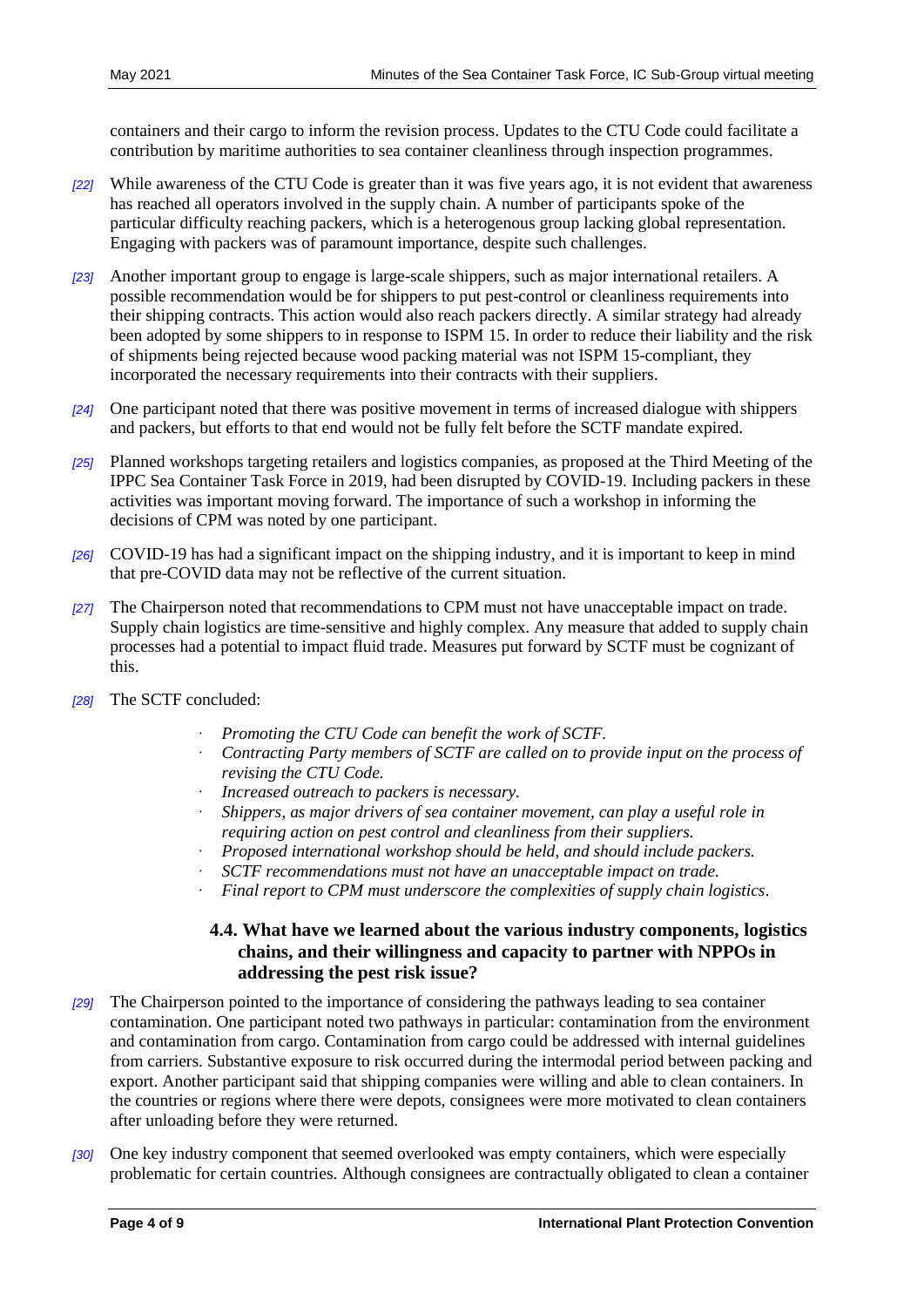after it is unpacked, empty containers are sometimes not returned to a depot and are sent instead directly to shippers or to a maritime terminal for re-export.

- *[31]* The SCTF concluded:
	- · *Pathways for sea container contamination should be examined and taken into consideration.*

# **4.5. Given there are many players in the supply chain who can contribute to cleanliness, is there a need to consider additional guidelines and industry practices targeted at these various entities?**

- *[32]* A number of participants said that existing guidelines or regulations were sufficient, for example the CTU Code and *Sea container supply chains and cleanliness: An IPPC best practice guide on measures to minimize pest contamination*. The challenge was how to best communicate that guidance to the disparate and multilanguage stakeholders involved in sea container logistics around the world. What was the best way to disseminate information? How could information be targeted to the appropriate audience?
- *[33]* A number of participants spoke about the potential and suitability of new media to address this challenge, smartphone applications in particular. Smartphone applications are already in development for use in the shipping industry, and could be developed to target frontline workers, such as packers. Smartphone applications also have the potential to resolve data-deficiency issues by providing stakeholders a ready way to complete surveys on cleanliness.
- *[34]* It was noted that packers in particular may not have access to smartphones, and that non-language materials may be necessary to reach this audience because of literacy concerns.
- *[35]* The SCTF concluded:
	- · *Apps may be effective in communicating guidance on sea container cleanliness.*

## **4.6. Do incentives work? Or do NPPOs and governments need to rely more on applying regulatory actions at their borders to reject shipments and force industry to alter its behaviour?**

- *[36]* One participant said that regulation of pest contamination risk was lax, despite extensive incentives for its management. Only regulatory measures would change behaviours.
- *[37]* Conversely, a number of participants said a hard regulatory approach would have an impact on sea container logistics by slowing trade and increasing costs. Regulatory systems also required substantial resources; this might pose a challenge for countries.
- *[38]* Some participants said that it was important to find a balance between incentives and regulation, and this would achieve the most effective and efficient outcome. One participant noted the usefulness of the "compliance triangle" in this regard. High-cost, targeted, hard measures are applied to those who chose not to comply; those who do not want to comply, or try to comply but don't always succeed, are deterred by broader measures and are helped to comply; and things are made easy for those willing to do the right thing using measures such as education, advice and engagement, which have the lowest cost.
- *[39]* One participant said that a voluntary system can incentivize industry by reducing barriers, and pointed to the success of a voluntary system in their country.
- *[40]* The SCTF concluded:
	- · *Understanding support for regulatory action is important to inform the work of SCTF.*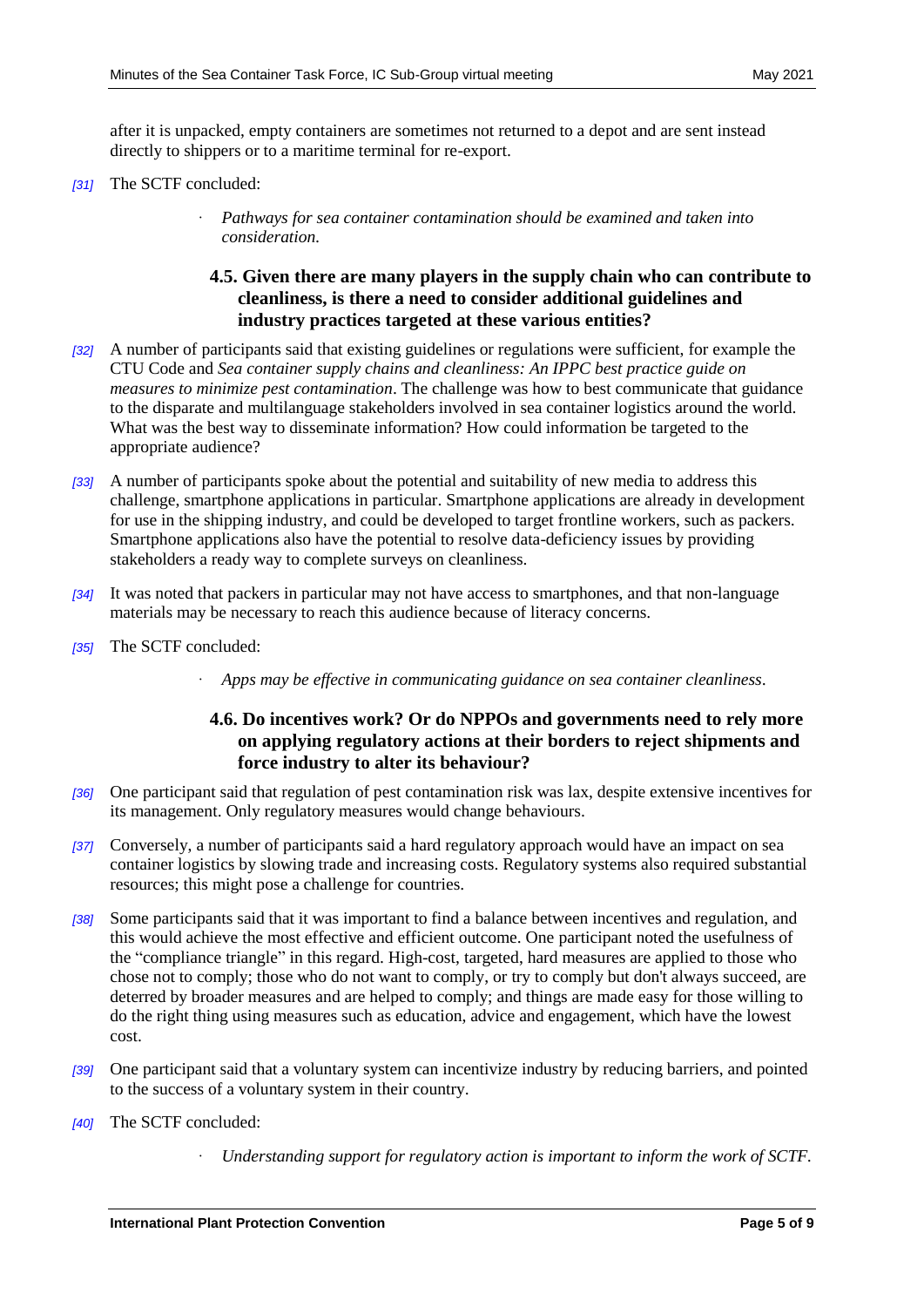# **4.7. What are the major constraints that may limit the success of an effective voluntary programme which would induce the industry to increase the cleanliness of containers?**

- *[41]* One participant said that inadequate depots and poor sanitation in some countries were a key limiting factor, as repositioning containers were polluted during storage or exported directly without cleaning.
- *[42]* Many participants identified effective communication of voluntary measures as a major constraint. It is difficult to communicate with packers and small-scale importers, and these two groups may wilfully or inadvertently disregard incentives, or regulations, that are in place to manage pest risk.
- *[43]* One participant informed that voluntary schemes can be effective, as they allow industry to dedicate resources as they see appropriate. For a voluntary scheme to be effective, however, the return on invest must be sufficient to incentivize participation. In this regard, major retailers are the most incentivize to comply because they rely on just-in-time supply chains where delays and detentions have major implications.
- *[44]* The SCTF concluded:
	- · *Engaging with major retailers is a missing piece of the puzzle.*
	- · *An overall systems approach may be the most effective strategy, with some parts voluntary and some parts mandatory.*

# **4.8. Is there any opportunity and value for alignment of specific activities that contracting parties should consider? Specifically, what are the points in the logistics chain that have the greatest potential value in terms of phytosanitary alignment?**

- *[45]* Although packers are a diverse group that is hard to reach, effective communication with them is likely to have the most impact.
- *[46]* One possible strategy would be for a container to have phytosanitary inspection at the same time as its safety inspection.
- *[47]* The SCTF concluded:
	- · *A possible model would see a phytosanitary inspection happen concurrently to a container's safety inspection.*

# **4.9. What are the various activities or practices that could be implemented by contracting parties which is consistent with their operational capacity and national legislation, to achieve the common outcome of minimizing phytosanitary risk?**

- *[48]* One participant asked if there were recent data available on pest contamination that could inform the work of SCTF. Another participant said that recent data had been provided to CPM.
- *[49]* A number of participants suggested cataloguing all measures available for phytosanitary control of sea containers. This would be useful for assessing the pros and cons of each measure and for making recommendations.
- *[50]* The SCTF concluded:
	- · *Compile list of available phytosanitary control measures and assess their strengths and weaknesses.*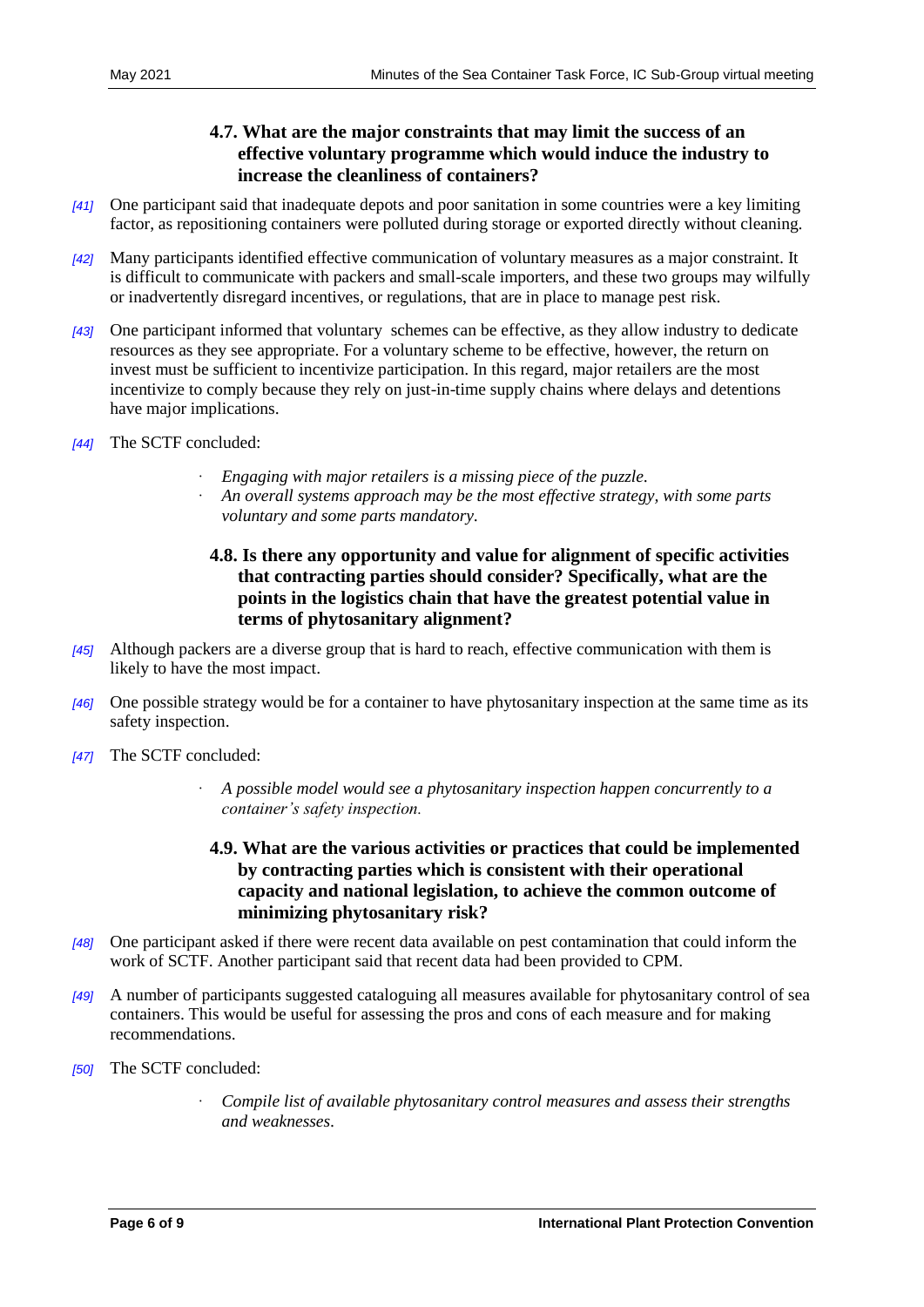## **5. Any other business**

# **6. Date and arrangements of the next meeting**

*[51]* The participants of SCTF agreed to have next virtual meeting on 22 June 2021, with the Secretariat advising on timing as soon as possible. The next meeting would focus on the potential value of an international workshop.

# **7. Close of the Meeting**

*[52]* The Chairperson thanked the participants for their contributions and the Secretariat closed the meeting.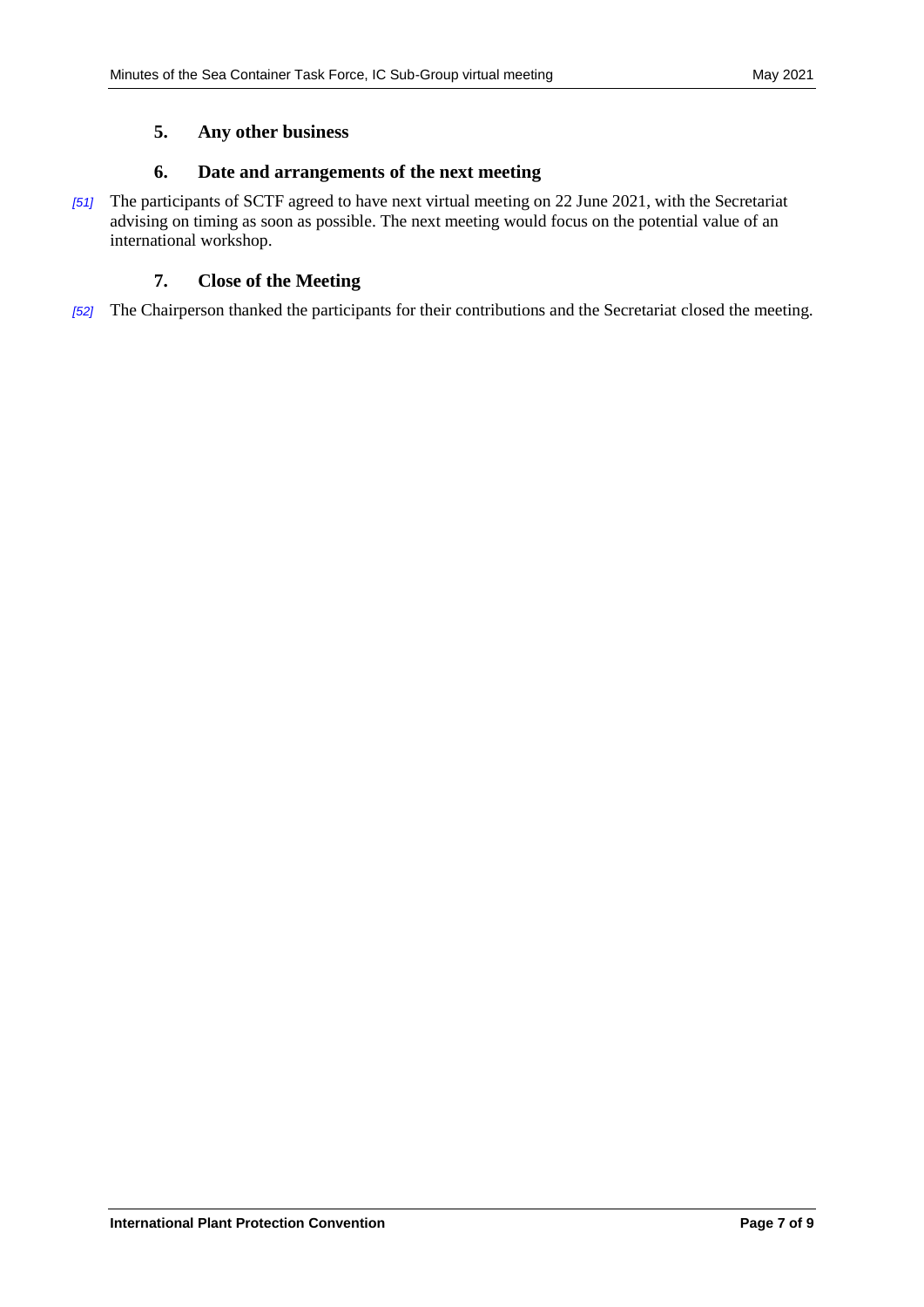#### **APPENDIX 1**

# **AGENDA**

# **SEA CONTAINERS TASK FORCE (SCTF)**

*Wednesday, 19 May 2021, 22:00–00:00 (CET)*

| <b>Agenda Item</b>      |                                                                                                                                                                                                                                                                                                                                                                                                                                                           | Document No.                                    | <b>Presenter</b> |
|-------------------------|-----------------------------------------------------------------------------------------------------------------------------------------------------------------------------------------------------------------------------------------------------------------------------------------------------------------------------------------------------------------------------------------------------------------------------------------------------------|-------------------------------------------------|------------------|
| 1.                      | <b>Opening of the Meeting</b>                                                                                                                                                                                                                                                                                                                                                                                                                             |                                                 |                  |
| 1.1                     | Opening                                                                                                                                                                                                                                                                                                                                                                                                                                                   |                                                 | Secretariat      |
| 1.2                     | Election of the Chairperson                                                                                                                                                                                                                                                                                                                                                                                                                               |                                                 | Secretariat      |
| 2.                      | <b>Meeting Arrangements</b>                                                                                                                                                                                                                                                                                                                                                                                                                               |                                                 |                  |
| $\overline{2.1}$        | Adoption of the Agenda                                                                                                                                                                                                                                                                                                                                                                                                                                    |                                                 | Chairperson      |
| 3.                      | <b>Administrative Matters</b>                                                                                                                                                                                                                                                                                                                                                                                                                             |                                                 |                  |
| 3.1                     | Participants                                                                                                                                                                                                                                                                                                                                                                                                                                              | https://www.ippc.int/en/publi<br>cations/85435/ | <b>SHAMILOV</b>  |
| $\overline{\mathbf{4}}$ | Addressing core questions raised at CPM-15<br>(2021) in Update from the Sea Containers Task<br>Force - Proposal for a Path Forward for the Sea<br><b>Container Task Force</b>                                                                                                                                                                                                                                                                             | CPM 2021/INF/13 <sup>3</sup>                    |                  |
| 4.1                     | What have been the main accomplishments that<br>regions have seen over the past five years in their<br>respective efforts to address the issue of pest risk<br>associated with sea containers? What have the<br>regions learned about what works and what does<br>not?                                                                                                                                                                                    |                                                 | Chairperson      |
| 4.2                     | What have we learned over these past five years<br>about sea containers and the comparative level of<br>risk they pose in terms of harbouring and<br>spreading pests? Is the situation better or worse<br>than five years ago? What are CPM members'<br>view and experience on this?                                                                                                                                                                      |                                                 | Chairperson      |
| 4.3                     | Is the industry using any part of the<br>IMO/ILO/UNECE Code of Practice for Packing<br>of Cargo Transport Units (CTU Code) to improve<br>things? Are there any data on the level of uptake<br>of the CTU Code over the last five years? What<br>role does the CTU Code play in addressing<br>NPPOs' concerns on preventing the spread of<br>pests? Does this CTU Code have a potential<br>valuable role in the future from a phytosanitary<br>standpoint? |                                                 | Chairperson      |
| 4.4                     | What have we learned about the various industry<br>components, logistics chains, and their<br>willingness and capacity to partner with NPPOs<br>in addressing the pest risk issue?                                                                                                                                                                                                                                                                        |                                                 | Chairperson      |
| 4.5                     | Given there are many players in the supply chain<br>who can contribute to cleanliness, is there a need<br>to consider additional guidelines and industry<br>practices targeted at these various entities?                                                                                                                                                                                                                                                 |                                                 | Chairperson      |

 $\overline{a}$ 

<sup>3</sup> CPM 2021/INF/13:<http://www.ippc.int/en/publications/89566/>